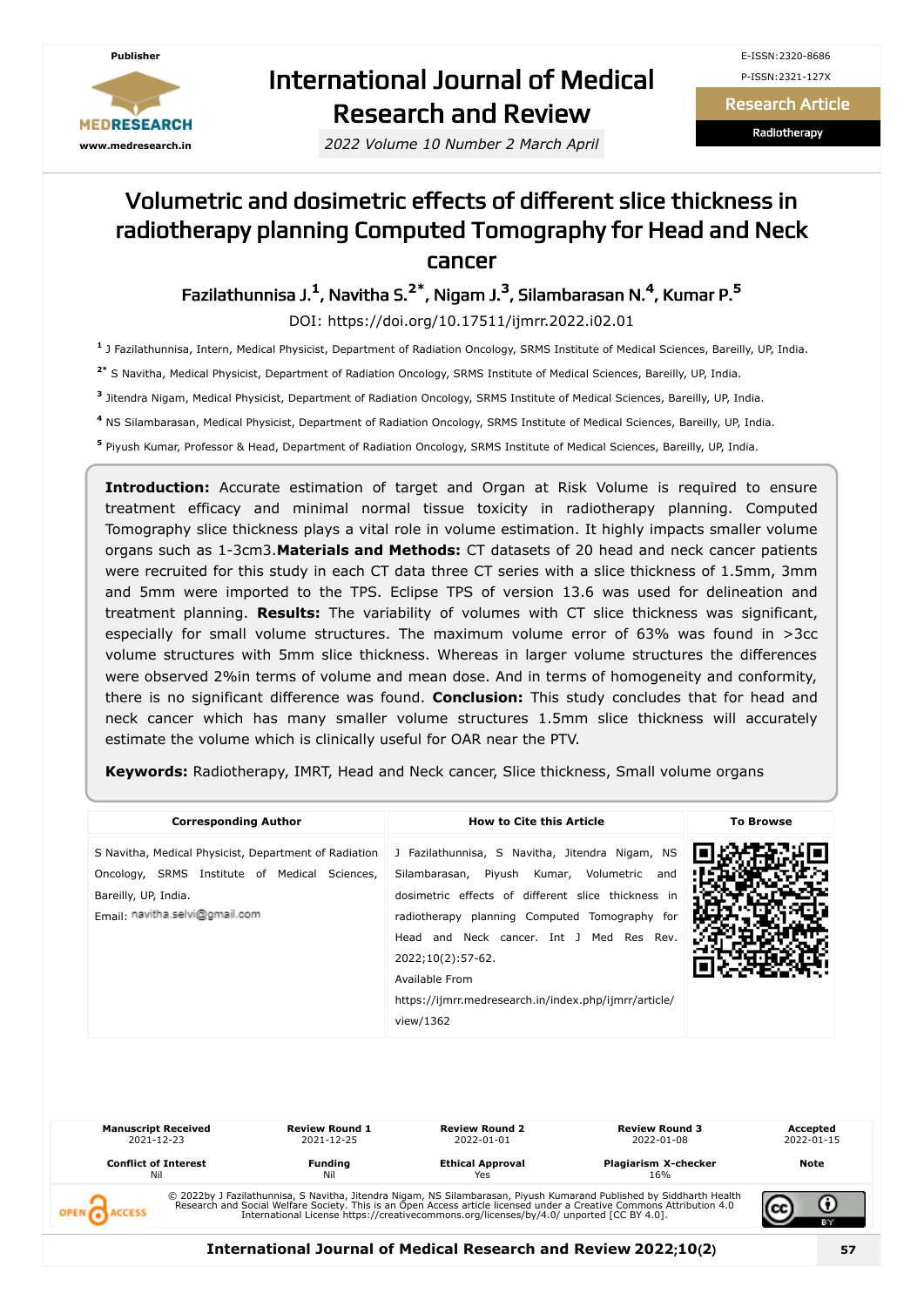## Introduction

Accurate estimation of target volume and Organ at Risk (OAR) is required to ensure treatment efficacy and minimal normal tissue toxicity in radiotherapy planning. It is due to the rapid development of higher modalities like Intensity Modulated Radiotherapy (IMRT), stereotactic radiosurgery (SRS), and stereotactic radiotherapy (SRT) Treatments. Defining target volumes is the most critical steps in higher modalities [1]. Volume definition is a fundamental prerequisite for successful Advanced Radiotherapy (RT) treatment. Even though Magnetic resonance imaging and positron emission tomography imaging helps to define volumes, Computed tomography (CT) imaging remains an essential modality for RT planning [2]. CT acquisition modalities slice thickness need to be more clearly defined and optimized. Small organ such as optic nerves, cochlea and lenses, the volume estimation could have significant clinical implications [3]. CT slice thickness of <4mm is suggested for smaller target volume (<20cm3) in IMRT of thoracic cancer patients [4].CT slice thickness plays a vital role in volume estimation. It highly impacts smaller volume organs such as between 1-3cm3.

# Materials and Methods

**Study Setting:** Department of Radiation Oncology, Shri Ram Murti Smarak Institute of Medical Sciences.

**Study Design:** Retrospective study.

**Study population:** Head and neck cancer patients treated between 2020-2021.

**Duration and type of study:** A total of twenty head and neck cancer patients who had been treated with 3mm slice thickness were recruited. For each patient, three CT series with the reconstructed thickness of 1.5mm, 3mm, and 5mm were imported into the Treatment Planning System (TPS) as DICOM RT.

**Volume Delineation:** Varian Eclipse TPS (version 13.6) was used. For each patient with the help of Somatom scope 32 slice CT machine which takes the slice thickness of 0.6mm a three CT series with a reconstructed thickness of 1.5mm, 3mm, and 5mm were imported into the Treatment Planning System (TPS) as DICOM RT. In

Each CT series Target, Volume and OARs were delineated by radiation oncologists.

Target volumes; Gross Tumor Volume (GTV), Clinical Target Volume (CTV), Planning Target Volume (PTV), Organ at Risk volume; Right eye lens, Left eye lens, Left eye, Right eye, Right optic nerve, Left optic nerve, Right cochlea, Left cochlea, Optic chiasma, Planning Risk Volume (PRV) brainstem and combined parotids were delineated. International Commission on Radiation Units and Measurements (ICRU) 83 recommendation is used for volume delineation [5].

**Dose prescription:** Dose to PTV has varied from 60Gy in 30# to 70Gy in 35#. All patients were treated with a 3mm slice thickness CT image. The remaining CT series was used to collect data for this study. Dose constraints to OARs were: PRV Spine ≤50Gy; Mandible Dmax≤ 70Gy PRV Brain Stem≤54Gy; Left and Right Cochlea Dmean ≤ 45Gy; Left and Right Parotid≤ 26Gy; Left and Right Eye≤ 50Gy; Left and Right Eye Len ≤ 7 Gy; Left and Right Optic Nerve  $\leq$  55Gv. All these tolerance values followed from RTOG Guidelines [6-7].

In every CT series clinically acceptable Intensity Modulated Radiotherapy Treatment plans were generated. The difference in the delineated volume and dosimetric values were compared with the help of the evaluation tool Dose Volume Histogram (DVH).

**Statistical analysis:** An independent sample t test was used to examine the changes calculated between CT slice thickness variation for each patient volume delineation and dosimetry data. A test result with less than or equal to 0.05 was regared as statistically significant.

## Results

Delineation difference in smaller objects:

Delineation difference in the smaller organs such as optic nerve, cochlea, lens with 1.5mm, 3mm and 5mm slice thickness in (Fig 1,2,3).

In 1.5mm slice thickness the optic nerve was contoured in four slices and 3mm slice thickness it is contoured in 2 slices whereas in a 5mm slice it is contoured only in one slice which means when the slice thickness is reduced more the delineation will be accurate. Same results were observed in Cochlea and lens.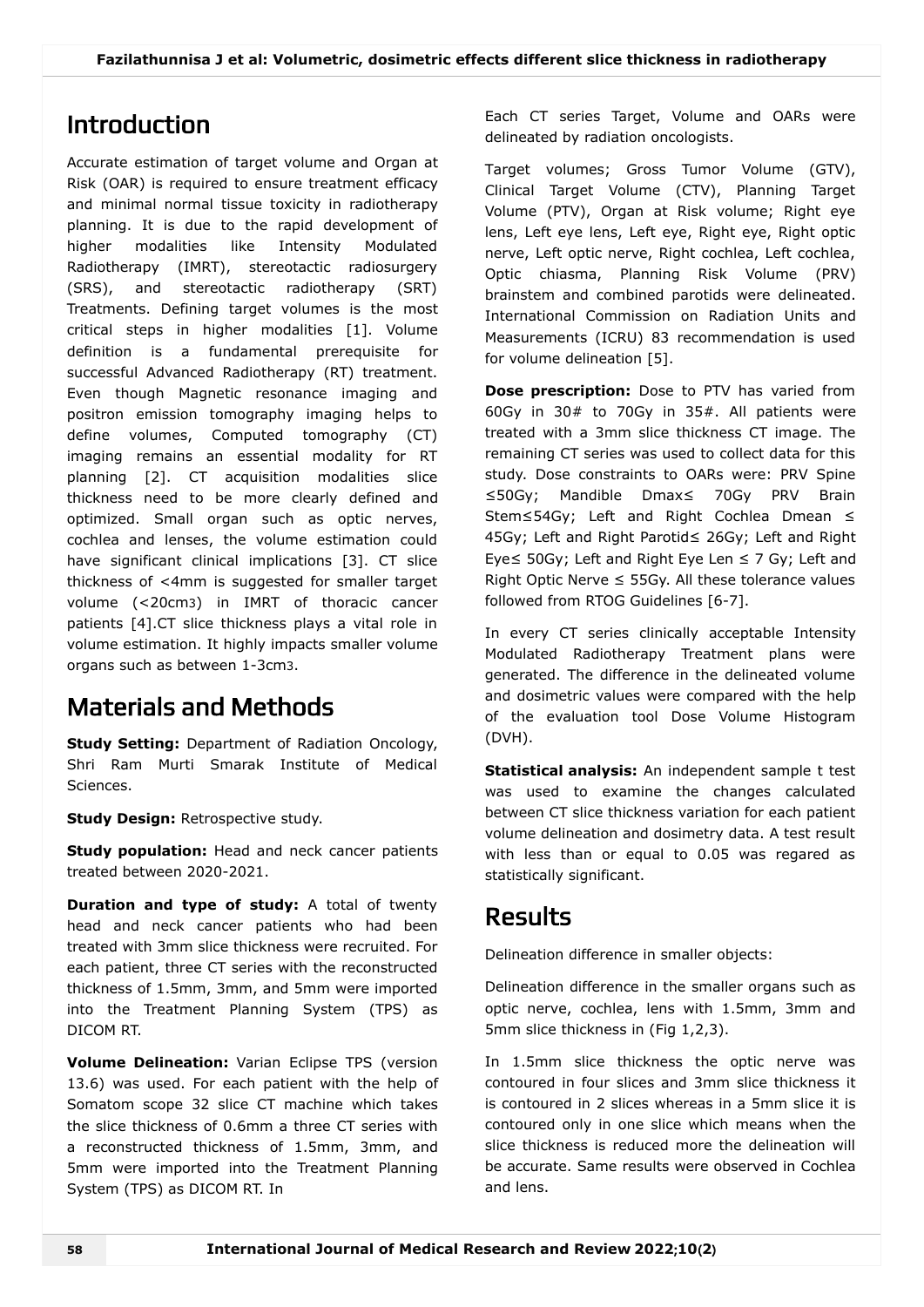

**Figure 1: Contour of optic nerve in different CT slice thickness.**



**Figure 2: Contour of cochlea.**



**Figure 3: Contour of the lens.**



**Figure 4: Dose color wash of 95% dose coverage to the Planning target volume: a) 1.5mm b) 3mm and c) 5mm slice thickness.**

The dose color wash of 95% dose coverage to the PTV in 1.5mm, 3mm and 5mm slice thickness which

Is almost similar in all slice thickness which means there is no change in the PTV coverage (Fig 4).



### **Figure 5: Dose-volume Histogram curve of planning target volume with 1.5mm, 3mm and 5mm slice thicknesses.**

DVH evaluation for planning target volume for three slice thickness all three curves are overlapping which means in all slice thicknesses there is no significant difference was found in (Fig 5).

#### **Volume and dose analysis:**

**Table 1: comparison of volume and mean dose for larger volume structures GTV, CTV and PTV.**

| <b>Struct</b> | <b>Slice</b>   |       | <b>Slice thickness</b> |                                          | <b>Slice thickness</b> |           | D     |
|---------------|----------------|-------|------------------------|------------------------------------------|------------------------|-----------|-------|
| ures          | thickness1.5mm |       | 3 <sub>mm</sub>        |                                          | 5 <sub>mm</sub>        |           | value |
|               |                |       |                        | Volume Mean dose Volume Mean dose Volume |                        | Mean dose |       |
|               | (cc)           | (Gy)  | (cc)                   | (Gy)                                     | (cc)                   | (Gy)      |       |
| GTVa          | 28.17          | 69.83 | 27.44                  | 69.51                                    | 26.24                  | 70.05     | 0.9   |
| <b>CTVa</b>   | 300.62         | 64.02 | 300.22                 | 63.86                                    | 293.67                 | 64.12     | 0.9   |
| <b>PTVa</b>   | 609.81         | 63.84 | 609.63                 | 63.64                                    | 602.76                 | 63.91     | 0.9   |

**A - Mean dose:** It is observed that there is no significant **(p-0.9)** difference in terms of dose and volume in a larger volume structure. **(Table 1).**

| Table 2: Comparison of volume and mean/max |  |  |
|--------------------------------------------|--|--|
| dose to the larger volume OAR's.           |  |  |

| <b>Struct</b>        |        | <b>Slice</b>   |        | <b>Slice thickness</b> |          | <b>Slice thickness</b> | p    |
|----------------------|--------|----------------|--------|------------------------|----------|------------------------|------|
| ures                 |        | thickness1.5mm |        | 3 <sub>mm</sub>        |          | 5 <sub>mm</sub>        | valu |
|                      |        | Volum Mean/max |        | Volum Mean/max         |          | Volum Mean/max         | e    |
|                      | e (cc) | dose (Gy)      | e (cc) | dose (Gy)              | $e$ (cc) | dose (Gy)              |      |
| $LT$ eyeb $8.56$     |        | 3.34           | 8.23   | 3.33                   | 8.02     | 3.21                   | 0.2  |
| RT eyeb8.64213.9384  |        |                | 8.305  | 3.82                   | 10.93    | 4.18                   | 0.2  |
| Opticchi0.52632.4536 |        |                | 0.645  | 2.463                  | 0.3      | 2.386                  | 0.2  |
| asmb                 |        |                |        |                        |          |                        |      |
| <b>Brainst</b>       | 26.25  | 21.844         | 25.99  | 22.271                 | 25.57    | 21.668                 | 0.15 |
| ema                  |        |                |        |                        |          |                        |      |
| Parotids 51.03       |        | 35.668         |        | 50.52535.290           | 49.46    | 35.545                 | 0.72 |
| a                    |        |                |        |                        |          |                        |      |

**A – Mean dose,b – Max dose:**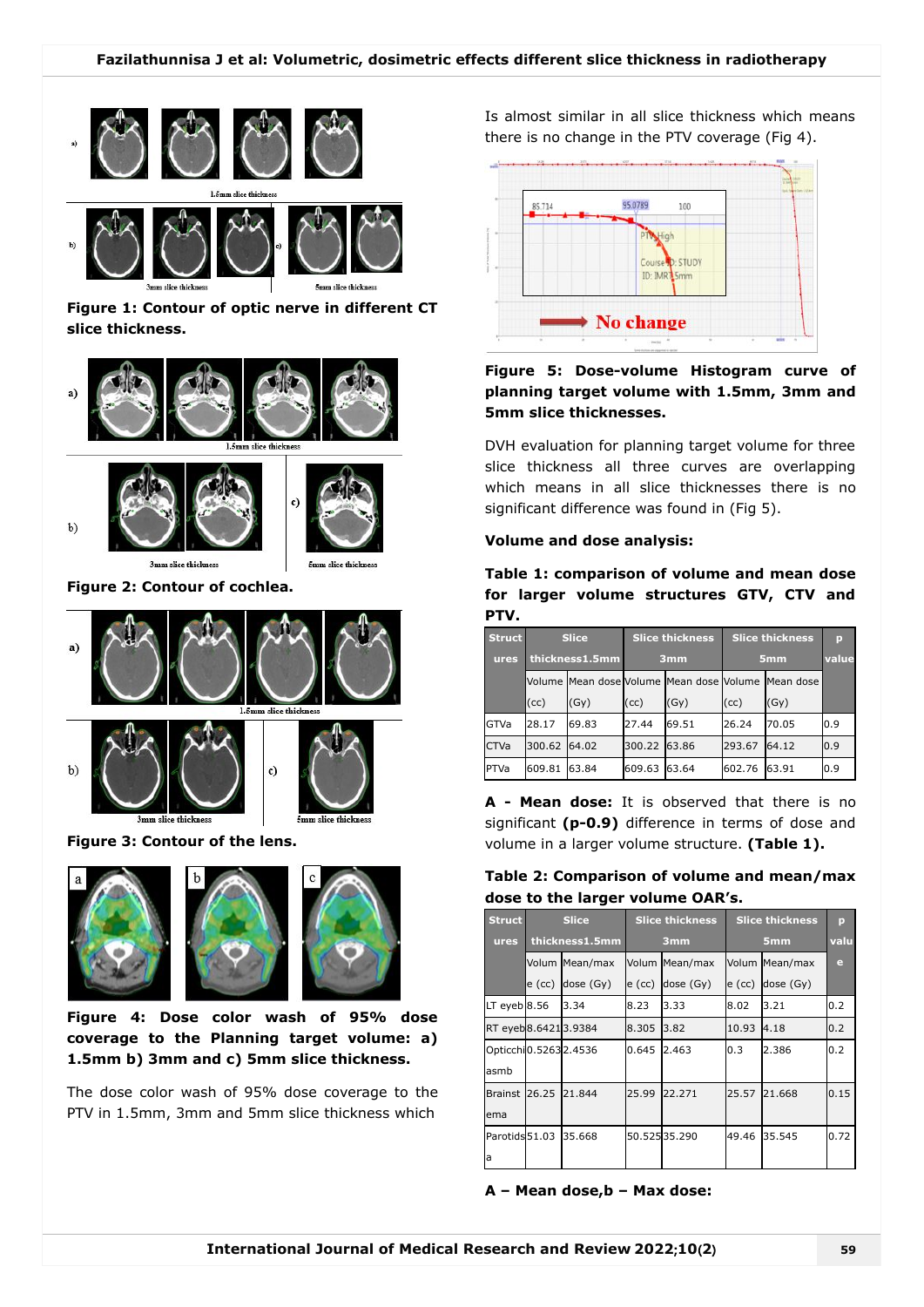In >3cm3 volume organs which are not showing any significant difference in 1.5mm, 3mm and 5mm slice thickness so, depending on the slice thickness there will not be much change in terms of volume as well as dose in the larger volumes in **(Table 2).**

| Table 3: Comparison of volume and mean/max |  |  |
|--------------------------------------------|--|--|
| dose for smaller volume structures.        |  |  |

| <b>Structu</b> |        | <b>Slice</b>   |        | <b>Slice thickness</b> |        | <b>Slice thickness</b> | $p-$ |
|----------------|--------|----------------|--------|------------------------|--------|------------------------|------|
| res            |        | thickness1.5mm |        | 3mm                    |        | 5 <sub>mm</sub>        | valu |
|                |        | Volum Mean/max |        | Volum Mean/max         |        | Volum Mean/max         | e.   |
|                | e (cc) | dose (Gy)      | e (cc) | dose (Gy)              | e (cc) | dose (Gy)              |      |
| LТ             | 0.12   | 16.54          | 0.1    | 16.13                  | 0.045  | 15.31                  | 0.00 |
| cochleaa       |        |                |        |                        |        |                        | 001  |
| <b>RT</b>      | 0.125  | 18.712         | 0.105  | 18.162                 | 0.045  | 17.17                  | 0.00 |
| cochleaa       |        |                |        |                        |        |                        | 001  |
| LT optic       | 0.473  | 2.593          | 0.355  | 2.621                  | 0.22   | 2.528                  | 0.00 |
| nerveb         |        |                |        |                        |        |                        | 007  |
| RT optic       | 0.726  | 2.725          | 0.335  | 2.730                  | 0.17   | 2.619                  | 0.00 |
| nerveb         |        |                |        |                        |        |                        | 01   |
| LT lensb 0.173 |        | 1.815          | 0.15   | 1.839                  | 0.095  | 1.864                  | 0.00 |
|                |        |                |        |                        |        |                        | 1    |
| RT lensb 0.173 |        | 10.933         | 0.145  | 1.876                  | 0.07   | 1.845                  | 0.00 |
|                |        |                |        |                        |        |                        | 02   |

A- Mean dose, b- Max dose: The significant variability of volumes with different slice thickness mainly in the smaller volume structures which have a volume of <3cm3 and the volume difference is less significant in the larger volumes. In this study, the variation of volume in the cochlea (p-0.00001), optic nerve ( $p - 0.00007$ ), and lens ( $p - 0.001$ ) are showing highly significant results. This study shows that 1.5mm slice thickness is optimum for IMRT of nasopharynx cancer in (Table 3).

### **Discussion**

Volume difference for targets structures like GTV, CTV and PTV has insignificant difference. So, same results observed in mean dose of GTV, CTV and PTV. Haunli Luo et al study on thoracic cancer also observed no significant difference in larger volume target IMRT plans. So author suggested that CT slice thickness of less than 4mm for small targets plans in thoracic cancer [4]. Our study suggests that less than 3mm slice thickness is minimum requirement as for as smaller targets concerned. And also shows that the selection of slice thickness depends on the distance of the OAR from the PTV.

OAR volumes like LT eye, Rt eye, Optic chiasm, brainstem and parotids

Shows insignificant difference in terms of volume and dose respectively. Eventhough there is no significant difference observed our study suggest less than 3mm slice thickness for head and neck cancer. Because a phantom study done by S. P. Srivastava et al shows volume underestimation in 3mm slice thickness compared with 1mm slice thickness. It is due to reconstruction algorithm of CT machine and contouring algarithm in TPS [3].and author suggested that the smallest possible slice thickness should be used for IMRT planning , since smaller slice thickness provides superior dosimetry with improved Tumor Control probability (TCP). Our study used real patients, and we had observed the same volume difference in the smaller structures and also in dose.

Prabhakar R et al done a study on 3D conformal planning of brain tumors. Author observed that for volume less than 25cc, most of the cases were underdosed by 18% with 5mm slice thickness. Greater than 25cc volume target underdosage was less than 6.7% for same slice thickness. So author concluded that 2.5mm slice thickness is optimum for tumor volumes less than 25cc [8]. our study suggest that less than 3mm slice thickness is required in head and neck cancer since it contains many small volume organs which are less than 25cc. and 1.5mm slice thickness is optimum for the cases where the OARs are near to the PTV and it will estimate the volume accurately. This study also shows that depending on slice thickness there is no change in the target coverage.

Alirezaei et al done a study on phantom and real patient comparison of different slice thicknesses in low-grade glioma compared 1.5, 3, 5, and 10mm slice thickness. Phantom study finds insignificant result between 1.5mm and 3mm slice thickness. But in patient study found significant increase in the volume of retina, chiasma, genu and splenium and left optic nerve [9]. Our study showes similar results for smaller volume organs and especially for serial organ present near the PTV.

Another study on slice thickness effects on brain metastasis done by S L thrower shows that the volume difference between 1 mm and 2mm thickness CT was 0.5cc maximum and the mean difference was .055cc for brain lesions. Our study results also show that significant difference in the smaller organs volume estimation. Importance of accuracy in volume delineation and radiotherapy delivery studied by several authors [11-18].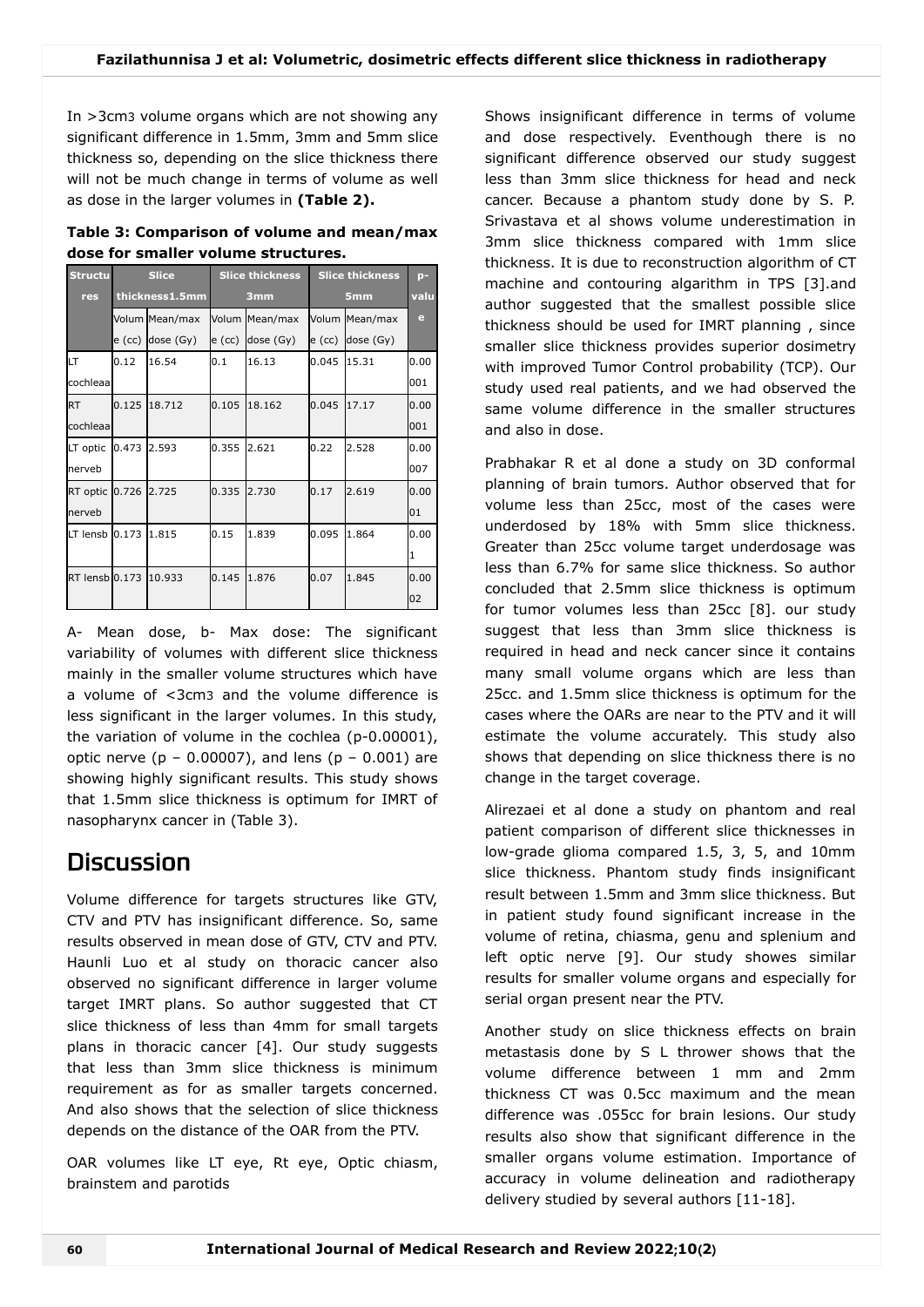Eventhough smaller slice thickness provides accurate estimation of volume and dose, it also increases contouring time of an oncologist. It is important to optimize the slice thickness between volume accuracy and clinical necessity for decimal accuracy in volume estimation. So 1.5 mm slice thickness is optimum for head and cancer patient when the serial organ at risk is very close to the target volume.

# Conclusion

This study suggests that for the head and neck cancer which has many smaller volume structures, 1.5mm slice thickness will accurately estimate the volume which is clinically useful for OAR near the PTV.

### **What does the study add to the existing knowledge?**

The present study demonstrates that a smaller slice thickness of planning CT will be highly effective to precisely estimate the volume and accurate dose reporting of serial organs which are present near to the target volume.

**Author's contribution:** FazilathunnisaJavid: Statistical analysis, drafting and editing the manuscript, S Navitha:, Study designing, drafting and editing the manuscript, Jitendra Nigam: verification of data, Silambarasan NS: Treatment Planning, Piyush Kumar: Study designing, manuscript editing, finalising and intellectual content.

# Reference

01. Giraud, P. ; Kantor, G. ; Loiseau, H. ; et al. *Target definition in the thorax and central nervous system. Semin.adiat. Oncol.15:146–56; 2005 [\[Crossref\]](https://search.crossref.org/?type-name=Journal+Article&q=;%20Kantor,%20G)[[PubMed\]](https://www.ncbi.nlm.nih.gov/pubmed/?term=;%20Kantor,%20G)[\[Google Scholar](https://scholar.google.com/scholar_lookup?title=;%20Kantor,%20G)]*

02. Caivano R, Fiorentino A, Pedicini P, Califano G, Fusco V(2014) The impact of computed tomography slice thicknesson the assessment of stereotactic, 3D conformal and intensity-modulated radiotherapy of brain tumors. Clinicaland Translational Oncology, 16(5): 503-508. . *Target definition in the thorax and central nervous system. Semin.adiat. Oncol.15:146–56; 2005 [Crossref][PubMed][Google Scholar] [\[Crossref](https://search.crossref.org/?type-name=Journal+Article&q=Clinicaland%20Translational%20Oncology,%2016(5):%20503-508)][[PubMed\]](https://www.ncbi.nlm.nih.gov/pubmed/?term=Clinicaland%20Translational%20Oncology,%2016(5):%20503-508)[\[Google Scholar](https://scholar.google.com/scholar_lookup?title=Clinicaland%20Translational%20Oncology,%2016(5):%20503-508)]*

03. Srivastava SP, Cheng CW, Das IJ. The effect

Of slice thickness on target and organs at risk volumes, dosimetric coverage and radiobiological impact in IMRT planning. Clin Transl Oncol. 2016 May;18(5):469-79. *doi: 10.1007/s12094-015-1390 z [\[Crossref\]](https://doi.org/10.1007/s12094-015-1390-z)[[PubMed](https://www.ncbi.nlm.nih.gov/pubmed/?term=The%20effect%20of%20slice%20thickness%20on%20target%20and%20organs%20at%20risk%20volumes,%20dosimetric%20coverage%20and%20radiobiological%20impact%20in%20IMRT%20planning)][\[Google Scholar\]](https://scholar.google.com/scholar_lookup?title=The%20effect%20of%20slice%20thickness%20on%20target%20and%20organs%20at%20risk%20volumes,%20dosimetric%20coverage%20and%20radiobiological%20impact%20in%20IMRT%20planning)*

04. Luo H, He Y, Jin F, Yang D, Liu X, Ran X, et al. Impact of CT slice thickness on volume and dose evaluation during thoracic cancer radiotherapy. Cancer Manag Res. 2018 Sep 20;10:3679-3686. *doi: 10.2147/CMAR.S174240 [[Crossref\]](https://doi.org/10.2147/CMAR.S174240)[\[PubMed\]](https://www.ncbi.nlm.nih.gov/pubmed/?term=Impact%20of%20CT%20slice%20thickness%20on%20volume%20and%20dose%20evaluation%20during%20thoracic%20cancer%20radiotherapy) [[Google Scholar\]](https://scholar.google.com/scholar_lookup?title=Impact%20of%20CT%20slice%20thickness%20on%20volume%20and%20dose%20evaluation%20during%20thoracic%20cancer%20radiotherapy)*

05. ICRU Report 83, Prescribing, Recording, and Reporting Photon-Beam Intensity-Modulated Radiation Therapy (IMRT), Journal of the ICRU Vol 10 No 1 (2010) Report 83. doi:10. 1093/jicru/ndq003. *[\[](https://scholar.google.com/scholar_lookup?title=doi:10)[Crossref](https://search.crossref.org/?type-name=Journal+Article&q=doi:10)[\]\[](https://scholar.google.com/scholar_lookup?title=doi:10)[PubMe](https://www.ncbi.nlm.nih.gov/pubmed/?term=doi:10)[d\]\[Google](https://scholar.google.com/scholar_lookup?title=doi:10) Scholar]*

06. RTOG 0920, A phase iii study of postoperative radiation therapy (imrt)  $+/-$  cetuximab for locallyadvanced resected head and neckCancer. Available via the National Cancer Institute (NCI) Cancer Trials Support Unit (CTSU) website. . *[Crossref][PubMed] [\[Google Scholar\] \[](https://scholar.google.com/scholar_lookup?title=Available%20via%20the%20National%20Cancer%20Institute%20(NCI)%20Cancer%20Trials%20Support%20Unit%20(CTSU)%20website)[Crossref](https://search.crossref.org/?type-name=Journal+Article&q=Available%20via%20the%20National%20Cancer%20Institute%20(NCI)%20Cancer%20Trials%20Support%20Unit%20(CTSU)%20website)[\]\[P](https://scholar.google.com/scholar_lookup?title=Available%20via%20the%20National%20Cancer%20Institute%20(NCI)%20Cancer%20Trials%20Support%20Unit%20(CTSU)%20website)[ubMe](https://www.ncbi.nlm.nih.gov/pubmed/?term=Available%20via%20the%20National%20Cancer%20Institute%20(NCI)%20Cancer%20Trials%20Support%20Unit%20(CTSU)%20website)[d\]\[Google](https://scholar.google.com/scholar_lookup?title=Available%20via%20the%20National%20Cancer%20Institute%20(NCI)%20Cancer%20Trials%20Support%20Unit%20(CTSU)%20website) Scholar]*

07. RTOG 0619,A randomized phase ii trial of chemo radiotherapy versus chemo radiotherapy and vandetanib for high-risk postoperative advanced squamous cell carcinoma of the head and neck. Available via the National Cancer Institute (NCI) Cancer Trials Support Unit (CTSU) website. . *[Crossref][PubMed][Google Scholar] [Crossref] [PubMed][Google Scholar] [[Crossref\]](https://search.crossref.org/?type-name=Journal+Article&q=Available%20via%20the%20National%20Cancer%20Institute%20(NCI)%20Cancer%20Trials%20Support%20Unit%20(CTSU)%20website)[\[PubMed\]](https://www.ncbi.nlm.nih.gov/pubmed/?term=Available%20via%20the%20National%20Cancer%20Institute%20(NCI)%20Cancer%20Trials%20Support%20Unit%20(CTSU)%20website) [[Google Scholar\]](https://scholar.google.com/scholar_lookup?title=Available%20via%20the%20National%20Cancer%20Institute%20(NCI)%20Cancer%20Trials%20Support%20Unit%20(CTSU)%20website)*

08. Prabhakar R, Ganesh T, Rath GK, Julka PK, Sridhar PS, Joshi RC, et al. Impact of different CT slice thickness on clinical target volume for 3D conformal radiation therapy. Med Dosim. 2009 Spring;34(1):36-41. *doi: 10.1016/j.meddos.2007.09.002 [[Crossref](https://doi.org/10.1016/j.meddos.2007.09.002)][\[PubMed\]](https://www.ncbi.nlm.nih.gov/pubmed/?term=Impact%20of%20different%20CT%20slice%20thickness%20on%20clinical%20target%20volume%20for%203D%20conformal%20radiation%20therapy) [[Google Scholar\]](https://scholar.google.com/scholar_lookup?title=Impact%20of%20different%20CT%20slice%20thickness%20on%20clinical%20target%20volume%20for%203D%20conformal%20radiation%20therapy)*

09. Alirezaei, Z. , et al. Optimization of CT slice thickness in 3D-CRT and IMRT planning of low grade glioma. " International Journal of Radiation Research 19. *2 (2021): 291-298 [\[Crossref\]](https://search.crossref.org/?type-name=Journal+Article&q=,%20et%20al) [[PubMed\]](https://www.ncbi.nlm.nih.gov/pubmed/?term=,%20et%20al)[\[Google Scholar](https://scholar.google.com/scholar_lookup?title=,%20et%20al)]*

10. Thrower SL, Al Feghali KA, Luo D, Paddick I, Hou P, Briere T, et al. The Effect of Slice Thickness on Contours of Brain Metastases